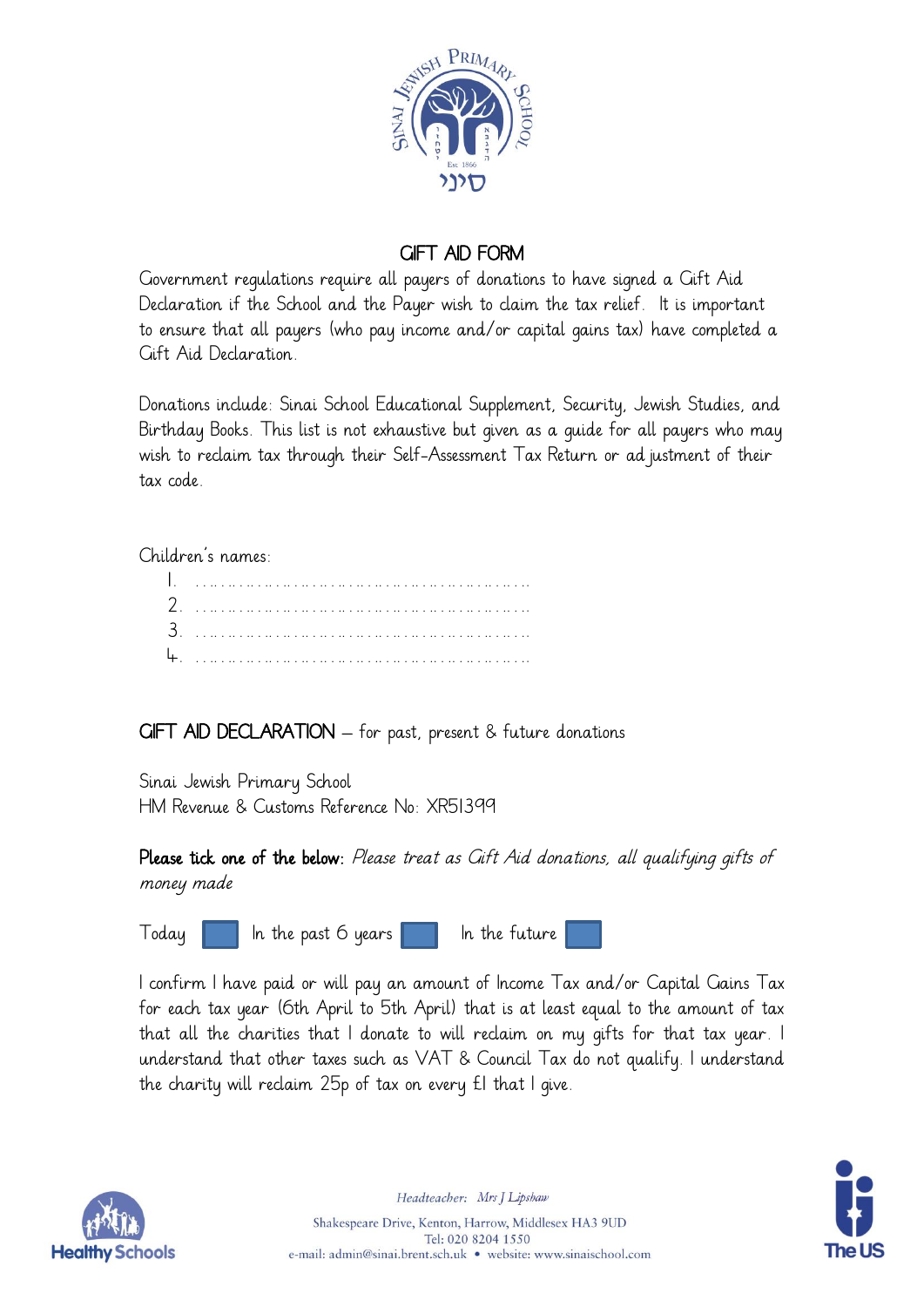

## Donor's Details

Title:

First name:

Surname:

Full home address:

Date:

Signature:

Please notify the charity if you: Want to cancel this declaration Change your name or home address No longer pay sufficient tax on your income and/or capital gains

If you pay Income Tax at the higher or additional rate and want to receive the additional tax relief due to you, you must include all your Gift Aid donations on your Self-Assessment tax return or ask HM Revenue & Customs to adjust your tax code.





Headteacher: Mrs J Lipshaw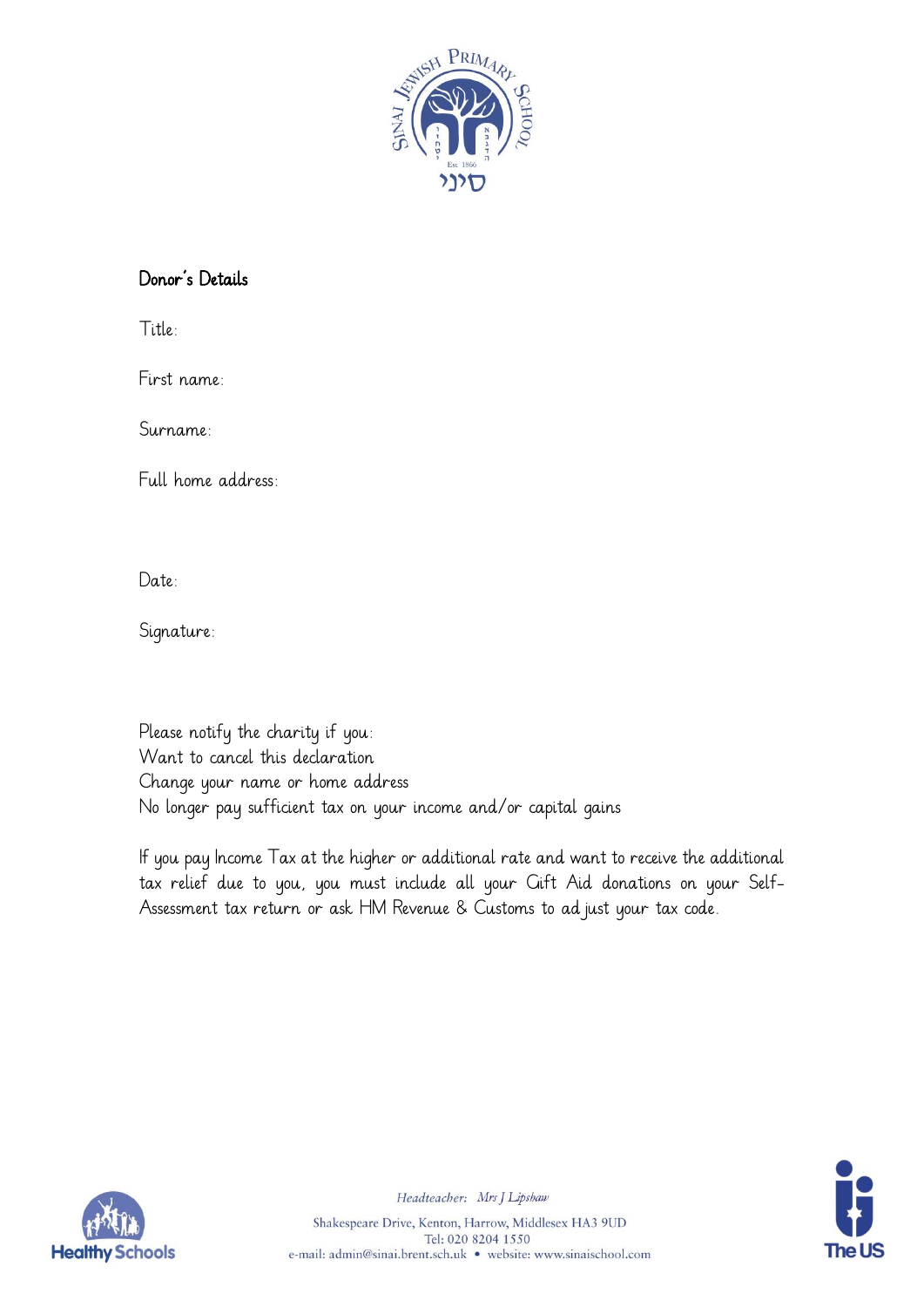

## How Gift Aid works

The Gift Aid scheme is for gifts of money by individuals who pay UK tax. Gift Aid donations are regarded as having basic rate tax deducted by the donor. Charities take your donation – which is money you've already paid tax on – and reclaim the basic rate tax from HM Revenue & Customs (HMRC) on its 'gross' equivalent – the amount before basic rate tax was deducted.

Basic rate tax is 20 per cent, so this means that if you give £10 using Gift Aid, it's worth £12.50 to the charity. For donations between 6 April 2008 and 5 April 2011 the charity will also get a separate government supplement of three pence on every pound you give.

Making Sure You've Paid Enough Tax to use Gift Aid

You can use Gift Aid if the amount of Income Tax and/or Capital Gains Tax you've paid for the tax year in which you can make your donation is at least equal to the amount to the amount of basic rate tax the charity and any other charities you donate to will reclaim on your gift. A tax year runs from 6 April one year to 5 April the next. If you make a number of Gift Aid donations, you will need to consider the tax you've paid on each donation on an accumulative basis. If you don't pay enough tax you will need to pay any shortfall in tax to HMRC.

You don't necessarily have to be working to be paying tax. Apart from tax on income from a job or self-employment, the tax you've paid could include:

- Tax deducted at source from savings interest
- Tax on State Pension and/or other pensions
- Tax on investment or rental income (including tax credits on UK dividends)
- Capital Gains Tax on gains

Other taxes such as VAT and Council tax do not qualify, nor does any non-UK tax.





Headteacher: Mrs J Lipshaw